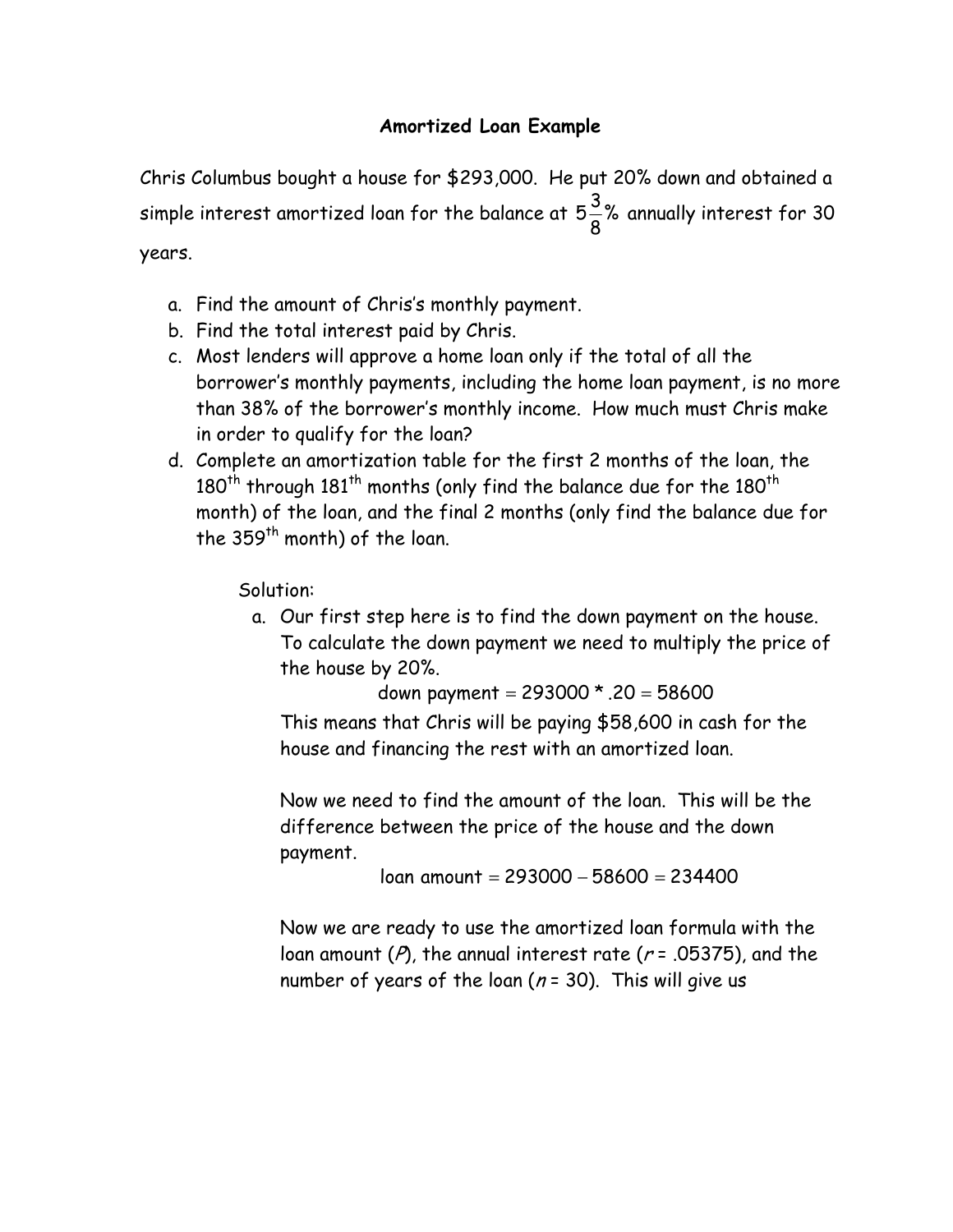$$
234400\left(1+\frac{.053875}{12}\right)^{(12*30)} = pymb + \frac{\left(1+\frac{.05375}{12}\right)^{(12*30)} - 1}{\left(\frac{.05375}{12}\right)} = pymb + \frac{(.05375)}{12}
$$
\n
$$
1171369.056 = pymb + (892.4223094)
$$
\n
$$
\frac{1171369.056}{892.4223094} = pymb + \frac{1312.572584 = pymb + \frac{1312.572584}{12}}
$$

In this class we will round using standard rounding. This will make the monthly payment amount \$1312.57.

One thing that you should know about the monthly payment is that the payment does not all go to paying for the balance owed on the house. Some of every payment goes to paying the bank the interest that is accruing on the loan. During the early years of payment, the majority of the monthly payment goes to paying interest. We will see how much of each payment goes to interest and how much goes to paying off the loan in part d when we complete the amortization table.

- b. To find the total interest paid by Chris, we will use the formula  $I = pymt * n * t - P$  (Total Interest Formula for a Simple Interest Amortized Loan) with Chris's loan amount and the monthly payment that we just calculated. This will give us  $\boldsymbol{I}$  = 238125.20  $I =$  1312.57 \* 12 \* 30 – 234400
- c. To answer this question, we have to make some assumptions. The biggest assumption that we need to make is that Chris has no other monthly expenses other than the monthly mortgage payment. We need the mortgage payment to be no more than 38% of Chris's monthly income. We can write this an equation that looks like

 $pymt = (monthly income)^*$ .38

We can solve this equation for monthly income to find out the minimum monthly income allowed for the payment.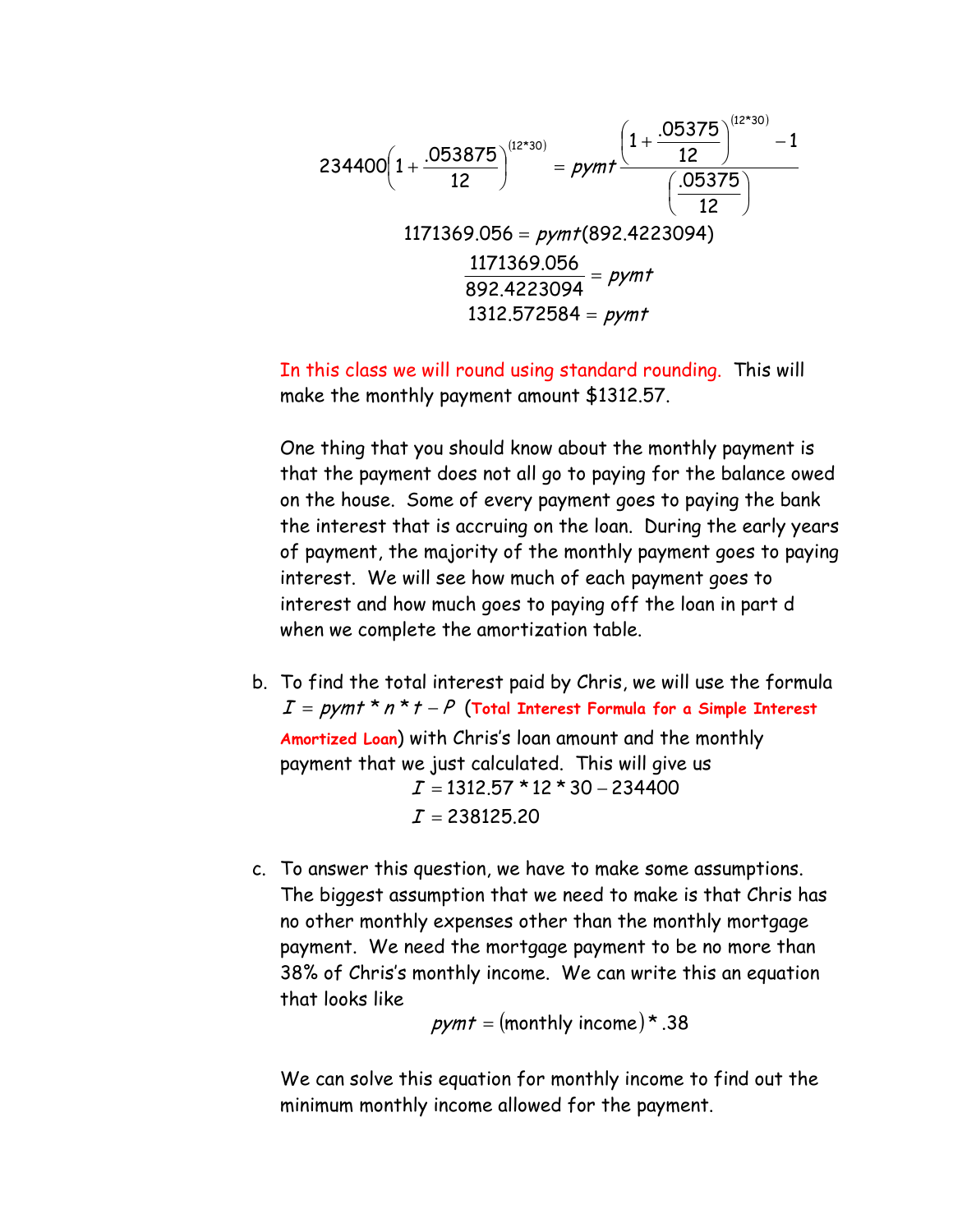1312.57 = (monthly income)\* .38 3454.131579 = monthly income monthly income .38  $\frac{1312.57}{22}$  =

Thus Gloria would have to have a minimum monthly income of \$3454.13 (and no other expenses) in order to qualify for this loan.

d. Finally we have to work through an amortization table. An amortization table has a row for each month of the low. The information in each row indicates the month of the loan, the principle portion of the loan payment, the interest portion of the loan payment, the total amount of the monthly payment, and the balance due on the loan.

| Month                         | Principle<br>Portion | <b>Interest</b><br>Portion | Total<br>Monthly<br>Payment | <b>Balance</b><br>Due on<br>Loan |  |  |
|-------------------------------|----------------------|----------------------------|-----------------------------|----------------------------------|--|--|
| O                             |                      |                            |                             | (a)                              |  |  |
|                               | (b)                  | (c )                       |                             | (d)                              |  |  |
| $\overline{2}$                | (e)                  | (f)                        |                             | (g)                              |  |  |
| Skip Payments 2 through 179   |                      |                            |                             |                                  |  |  |
| 180                           |                      |                            |                             | (h)                              |  |  |
| 181                           | (i)                  |                            |                             | (k)                              |  |  |
| Skip Payments 182 through 359 |                      |                            |                             |                                  |  |  |
| 359                           |                      |                            |                             |                                  |  |  |
| 360                           | (m)                  | (n)                        |                             | (o)                              |  |  |

Generally our amortization will look like the one below. Ours will skip a few rows to fit with the question.

We will fill in the cells in the table with explanations as we go. Each cell that we fill in is labeled with a letter to make it easier to refer to. The table cell labeled (a) is where we place the amount of the loan. This is the balance due on the loan prior to making any payments. Thus the value for (a) is 234400.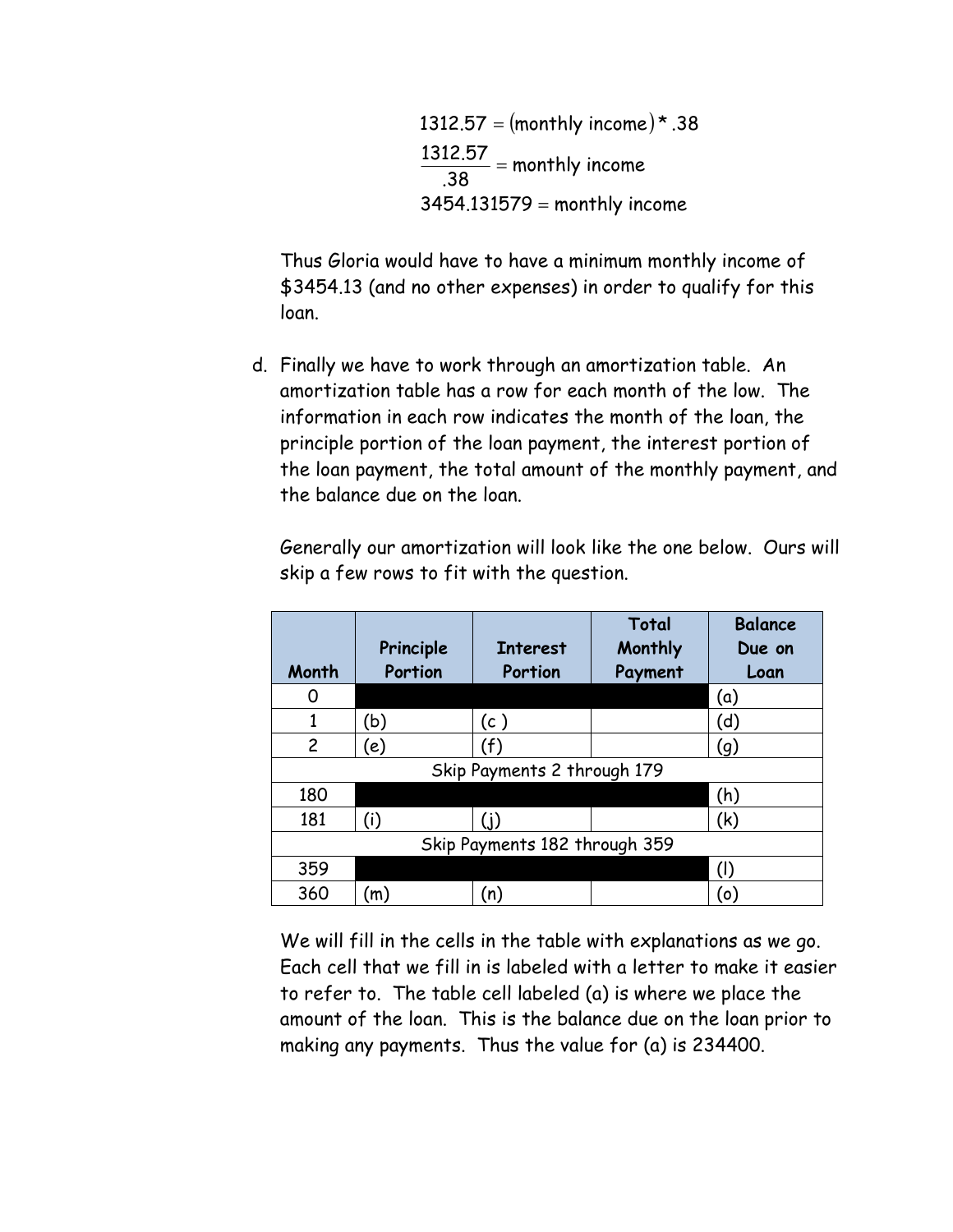The column labeled Total Monthly Payment is the monthly payment found in part a of this problem. This number will never change and that is why we do not label any of those table cells.

#### Table cell (c)

The next table cell that we can find is the interest portion of the first payment (labeled (c )). This is the interest on the balance of the loan for one month. For this we can use the formula  $I = Prt$ . In our problem P is the balance due on the loan ( $P = 234400$ ). The interest rate is the same as that for the loan ( $r = 0.05375$ ). The time for one payment is one month. Since t must always be in years, we must convert 1 month into years. This will give us  $t = \frac{m n}{4} \times \frac{m}{42} \times \frac{m}{42} = \frac{1}{42}$  years 12 1 12 months 1 year 1  $t = \frac{1 \text{ month}}{4} \times \frac{1 \text{ year}}{12 \text{ years}} = \frac{1}{12} \text{ years}.$ Now we plug all this into the formula to get 1049.92 12 Pr  $t = 234400(.05375) \left( \frac{1}{12} \right) =$ J  $\left(\frac{1}{12}\right)$ l ſ I = Prt = 234400(.05375)  $\frac{1}{10}$  = 1049.92 (rounded to the

nearest cent). Thus the cell marked (c ) is 1049.95.

### Table cell (b)

We can now find the value for the table cell labeled (b). Recall that the total monthly payment is made up of a part that pays down the principle and a part that pays for interest. Thus we can find the principle part by subtracting the interest portion form the total monthly payment

(principle portion = montly payment − interest portion ). This will give us principle portion = 1312.57 − 1049.95 = 262.62 for table cell (b).

### Table cell (d)

Now we are ready to finish the row by calculating the table cell labeled (d). The balance due on the loan will decrease by the principle portion of the monthly payment. Thus we can find the new balance on the loan after the first monthly payment by new balance due = old balance due − principle portion . This will give us new balance due =  $234400 - 262.62 = 234137.38$  for the table cell labeled (d).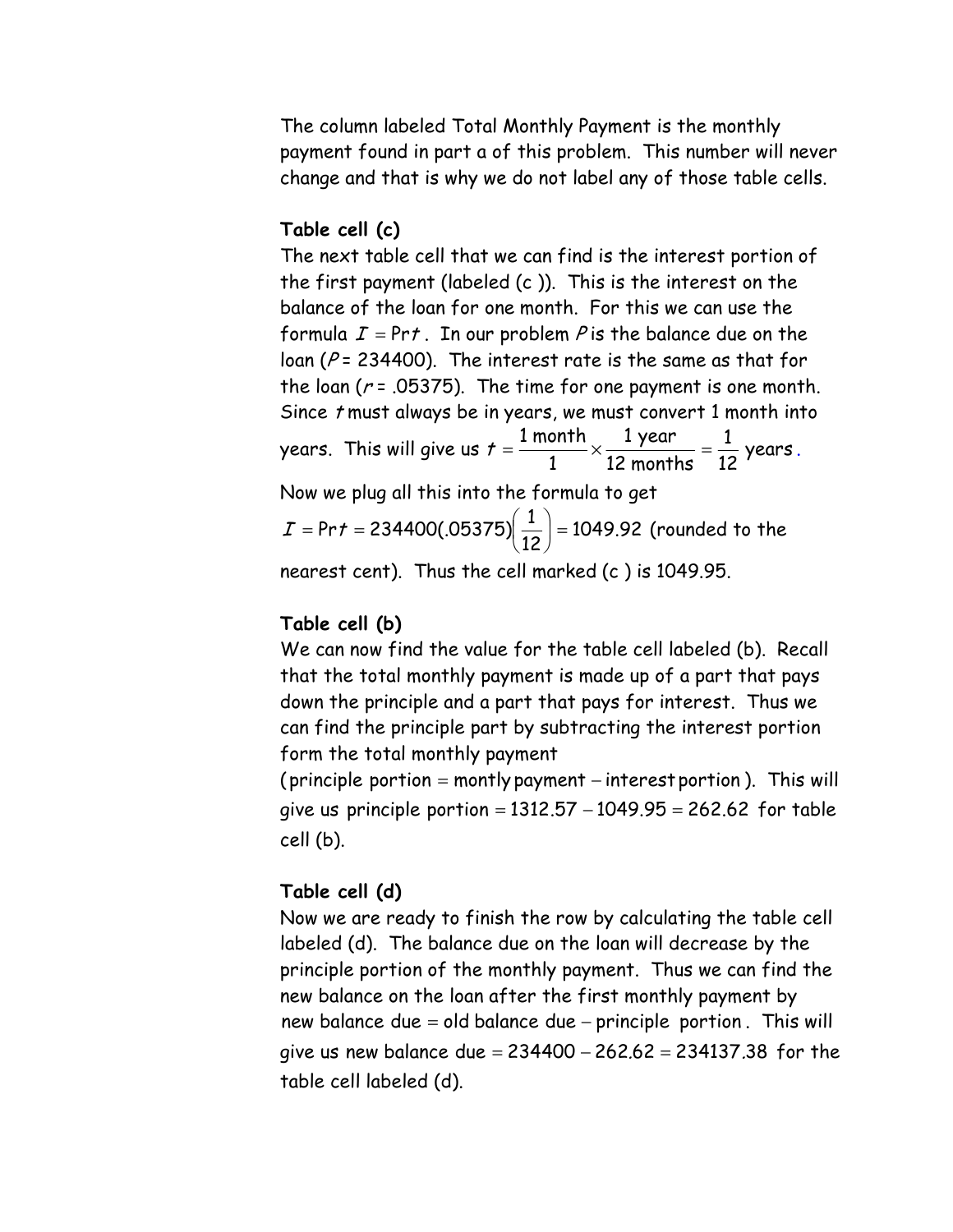Now the next row can be filled in the same way as the previous row. We will leave out the explanations.

#### Table cell (f):

 $P$  is the previous row's balance due on loan.

$$
I = Pr t = 234137.38(.05375) \left(\frac{1}{12}\right) = 1048.74
$$

Table cell (e): principle portion = 1312.57 – 1048.74 = 263.83 principle portion = montly payment – interest portion Table cell (g): new balance due = 234137.38 – 263.83 = 233873.55 new balance due = old balance due – principle portion

Now we are going to skip several rows of the amortization table. The next row that we need to fill something in for is row 180. What we need to fill in here is the balance due on the loan after 180 payments. You may have noticed that the principle portion of the monthly payment was going up a little bit with each payment. This mean the balance due on the loan went down by a different (and increasing) amount each month. Thus we cannot just subtract off the same number for 180 months to find the balance due.

In order to find the balance due, we need a new formula. This formula is the unpaid balance for an amortized loan formula

$$
unpaid balance = P\left(1+\frac{r}{n}\right)^{nT} - pymb \frac{\left(1+\frac{r}{n}\right)^{nT} - 1}{\left(\frac{r}{n}\right)}
$$

Where T is the number of years of payments on the loan.

#### Table cell (h):

We need to find T for 180 payments. We can do this by converting 180 months into years using dimensional analysis.

$$
T = \frac{180 \text{ months}}{1} \times \frac{1 \text{ year}}{12 \text{ months}} = \frac{180}{12} \text{ years} = 15 \text{ years}
$$

Now we plug everything into the formula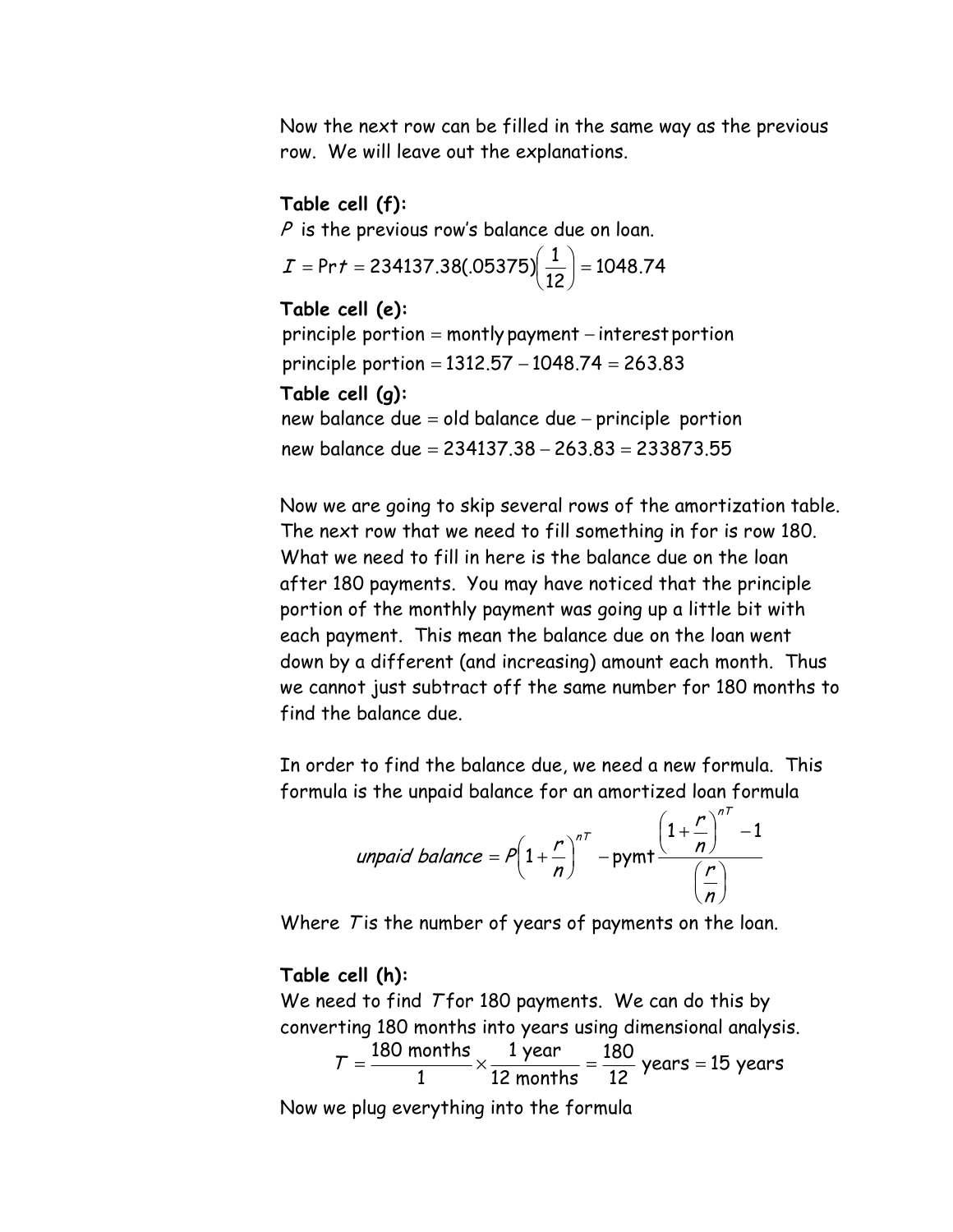$$
unpaid\ balance = 234400\left(1+\frac{.05375}{12}\right)^{12\times15} -1312.57\frac{\left(1+\frac{.05375}{12}\right)^{12\times15}-1}{\left(\frac{.05375}{12}\right)}
$$

unpaid balance = 161953.6526 unpaid balance = 523993.2316 – 362039.5731

Rounding to a dollars and cents amount, we have that the balance due on the loan after 180 payments is 161953.65

Now the next row can be filled in the same way as previous rows. We will leave out the explanations.

# Table cell (j):

 $P$  is the previous row's balance due on loan.

$$
I = Pr\,t = 161953.65(.05375)\left(\frac{1}{12}\right) = 725.42
$$

### Table cell (i):

principle portion = 1312.57 – 725.42 = 587.15 principle portion = montly payment – interestportion

### Table cell (k):

new balance due = 161953.65 – 587.15 = 161366.50 new balance due = old balance due – principle portion

Again we are going to skip several rows to the  $359<sup>th</sup>$  payment balance due. Again we will use the unpaid balance formula.

# Table cell (l)

We need to find Tfor 359 payments. We can do this by converting 359 months into years using dimensional analysis. 359 1 year

years 12 12 months 1  $T = \frac{359 \text{ months}}{4} \times \frac{1 \text{ year}}{10 \text{ year}} =$ 

Now we plug everything into the formula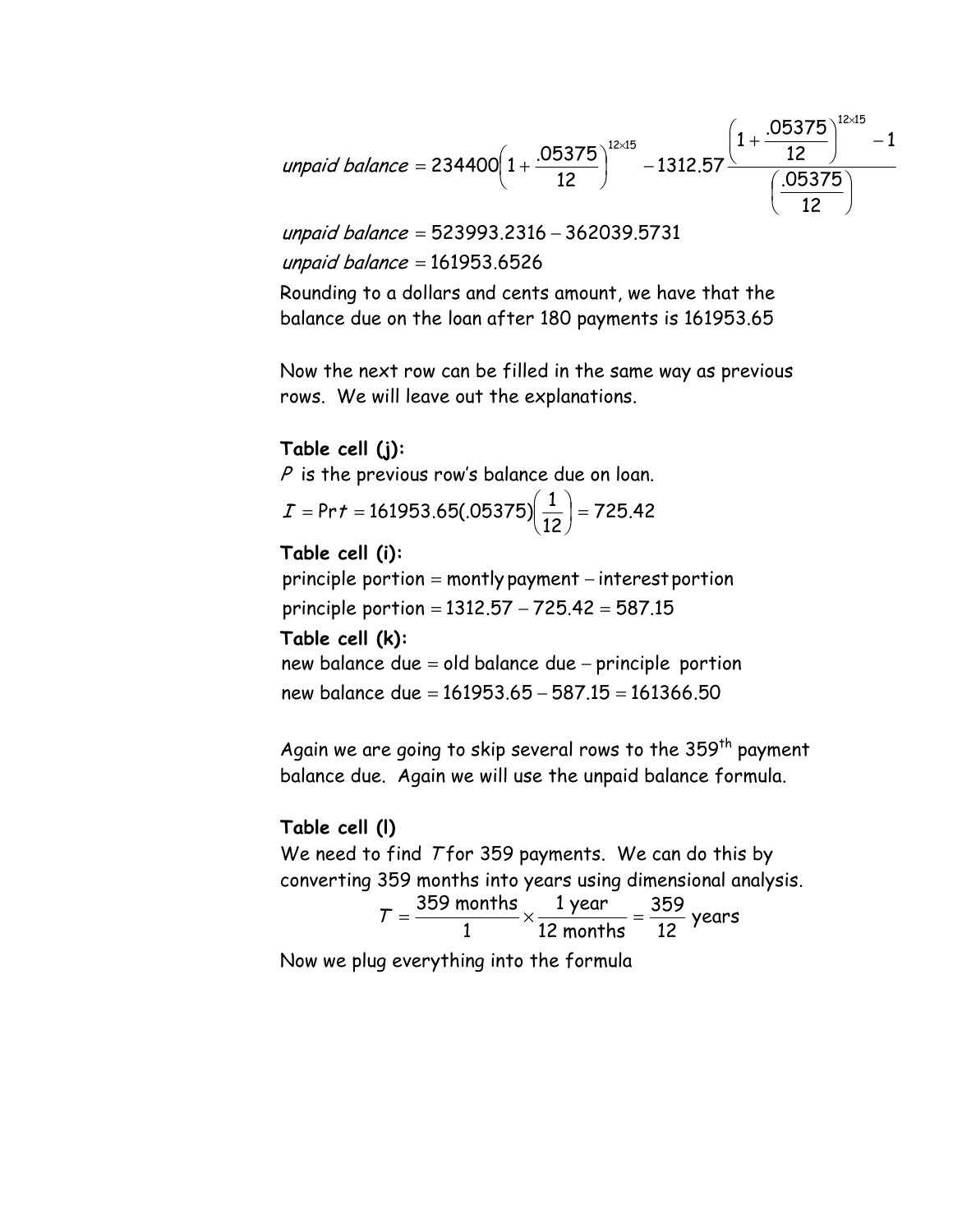$$
unpaid balance = 234400\left(1+\frac{.05375}{12}\right)^{12\times \left(\frac{359}{12}\right)} -1312.57\frac{\left(1+\frac{.05375}{12}\right)^{12\times \left(\frac{359}{12}\right)}-1}{\left(\frac{.05375}{12}\right)}
$$

unpaid balance = 1309.012418 unpaid balance = 1166145.695 – 1164836.683

Rounding to a dollars and cents amount, we have that the balance due on the loan after 359 payments is 1309.01.

Now the next row can be filled in the same way as previous rows. We will leave out the explanations.

# Table cell (n):

 $P$  is the previous row's balance due on loan.

$$
I = Prt = 1309.01(.05375) \left(\frac{1}{12}\right) = 5.86
$$

## Table cell (m):

principle portion = 1312.57 – 5.86 = 1306.71 principle portion = montly payment – interest portion

### Table cell (o):

new balance due = 1309.01 – 1306.71 = 2.30 new balance due = old balance due – principle portion

You would except that the balance due on the loan after the final loan payment would be 0. This is what happens in reality. The reason that it did not happen here is that when we rounded normally on our original payment amount, we rounded down. This means that we do not end up paying off the whole loan over the life of the loan. In real life, the payment amount would have been adjusted by a penny during the life of the loan so that the final payment would pay off the balance due on the loan before the final payment.